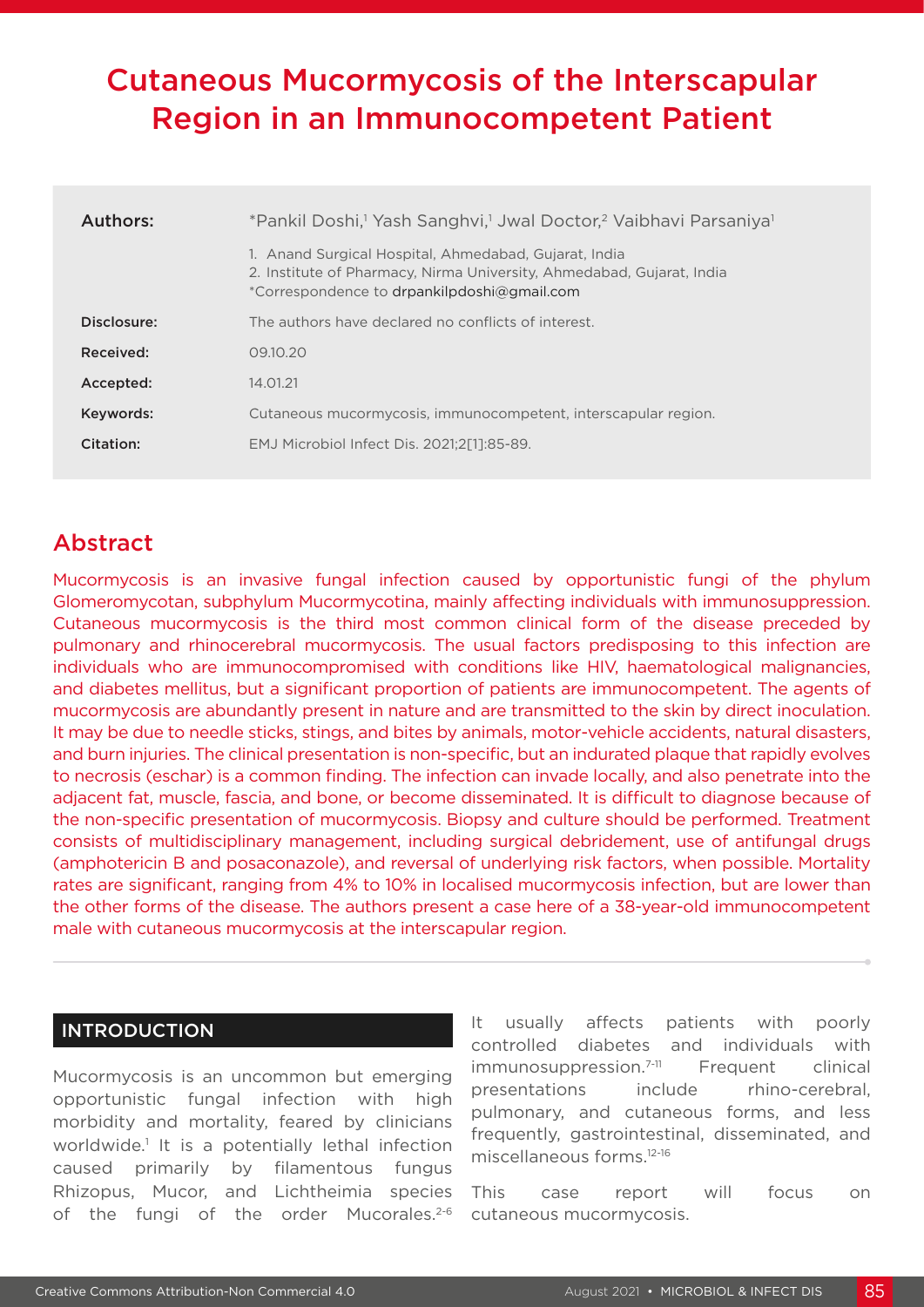## CASE REPORT

The authors had a 38-year-old patient presented to the clinic with the chief complaint of a painful indurated ulcer measuring 2x3 cm at the interscapular region, with pus discharge for 2 days. The patient had no history of diabetes, HIV infection, or prolonged corticosteroid therapy. The patient reported no trauma and was unsure about insect bite. The patient was admitted to wards and started on cefoperazone sulbactam and tramadol. Debridement of the ulcer was undertaken on Day 1 of admission. On post-operative Day 2, the entire wound was filled with pus and black discolouration. Clinical examination of the infected area revealed a large black necrotic patch measuring 6x6 cm with a satellite lesion measuring 1.5x2.5 cm at the interscapular region (Figure 1).

On the second hospital day, debridement was repeated, and the sample was sent for microbiology and histopathology work-up. Daily dressing of the wound was undertaken with betadine (povidone–iodine) and hydrogen peroxide, and the patient was continued on medications. On histopathology exam, the findings were thick, broad, non-septate fungal hyphae suggestive of mucormycosis (Box 1).

Systemic amphotericin B was started on the day mucormycosis was confirmed. Simultaneously, daily local dressings were undertaken for the wound with povidone–iodine, hydrogen peroxide, and normal saline, along with topical amphotericin B deoxycholate.

Extensive surgical debridement was done on the fourth hospital day, and the patient was continued on amphotericin B and routine wound care (Figure 2). The patient developed fever and chills which improved with supportive care. The patient's wound showed improvement over next 3 weeks from pale granulation tissue to healthy granulation tissue (Figure 2). Splitskin grafting was performed using auto graft from the left thigh under general anaesthesia. The graft showed 100% uptake with a healthy wound (Figure 3).

The patient was continued on a single dose of amphotericin B at 1 mg/kg body weight as an infusion in 100 mL of 5% dextrose over 1–2 hours for a period of 45 days. The patient

was doing well after 20 months since hospital discharge**.**

#### **DISCUSSION**

Mucormycosis is the common name given to several different diseases caused by fungi of the order Mucorales. Mucormycosis is an opportunistic fungal infection, usually occurring in patients who are immunocompromised but can infect healthy individuals as well. Predisposing factors for mucormycosis are uncontrolled diabetes, malignancies such as lymphoma and leukaemia, renal failure, organ transplant, long-term corticosteroid use and immunosuppressive therapy, cirrhosis, burns, protein–energy malnutrition, and AIDS. The current patient was a young male with full immunocompetency and no comorbidities.

In patients who are immunocompetent, phagocytosis of the spores prevents a fulminant course of the infection. Macrophages and neutrophils play an important role in this process. However, in individuals who are immunocompromised, lack of production and disruption of function of these immune cells lead to a rapid, progressive course of disease.

Manifestation of cutaneous mucormycosis is variable and can present gradually or as a fulminant disease leading to dissemination.17

This case report illustrates that the diagnosis of cutaneous mucormycosis can be difficult because initial symptoms are often non-specific and can mimic a variety of infectious skin diseases. This underlines the utmost importance of early harvesting of soft-tissue probes from the lesion site, in cases of progressive signs of infection.<sup>18</sup> Biopsy samples should be attained early, so treatment can be initiated. Pathological features include angioinvasion, which initiates thrombosis and infarction of the affected surrounding tissues, leading to necrosis. The presence of wide, twisted fungal hyphae within blood vessels, with necrosis of the tissues supplied by affected vessels, is diagnostic for mucormycosis. Microbiological studies can then delineate the species of fungi involved.19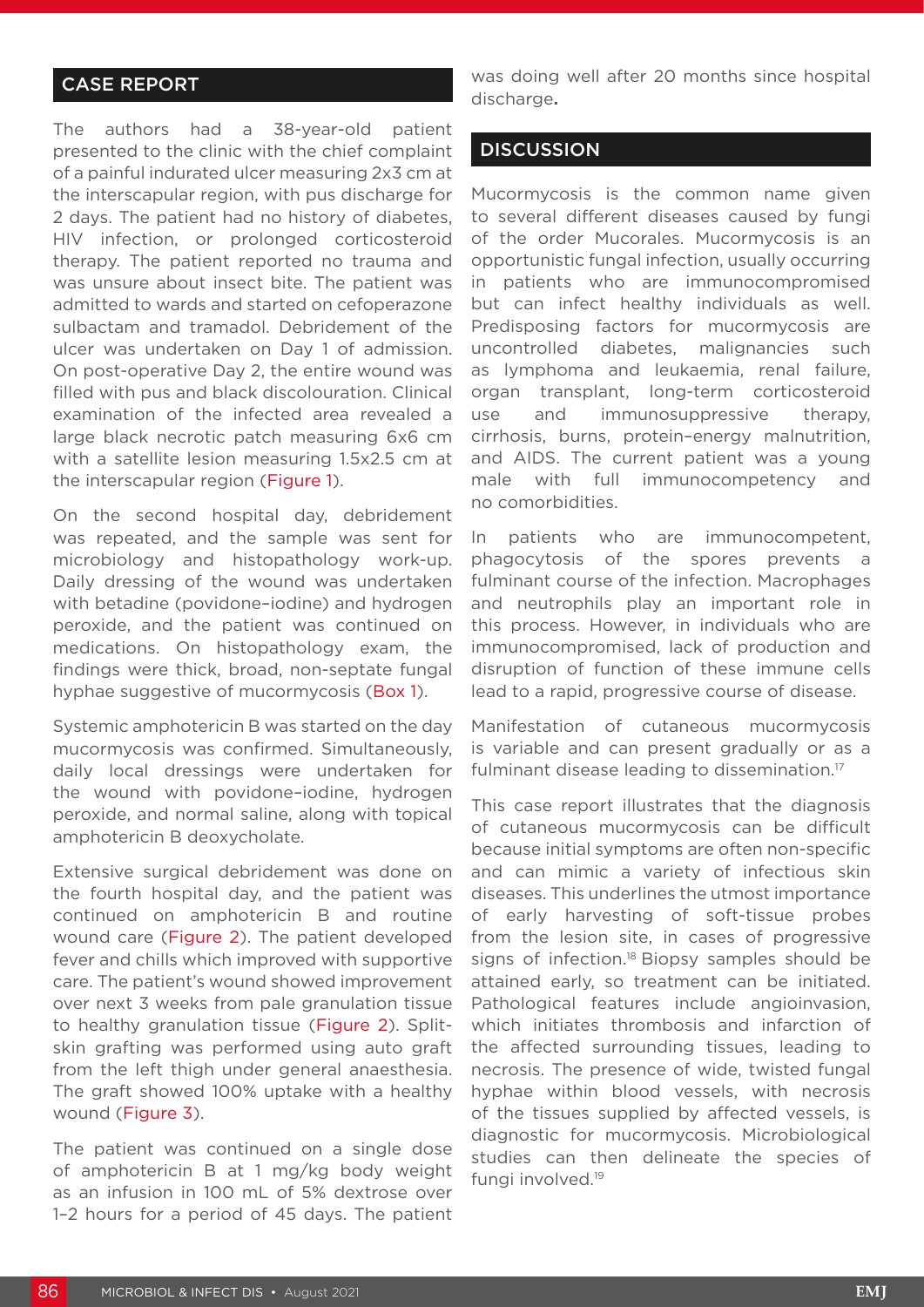

Figure 1: Clinical presentation of patient after first debridement.



Figure 2: Final debridement (left) and healthy granulation tissue (right).



Figure 3: Post-skin grafting.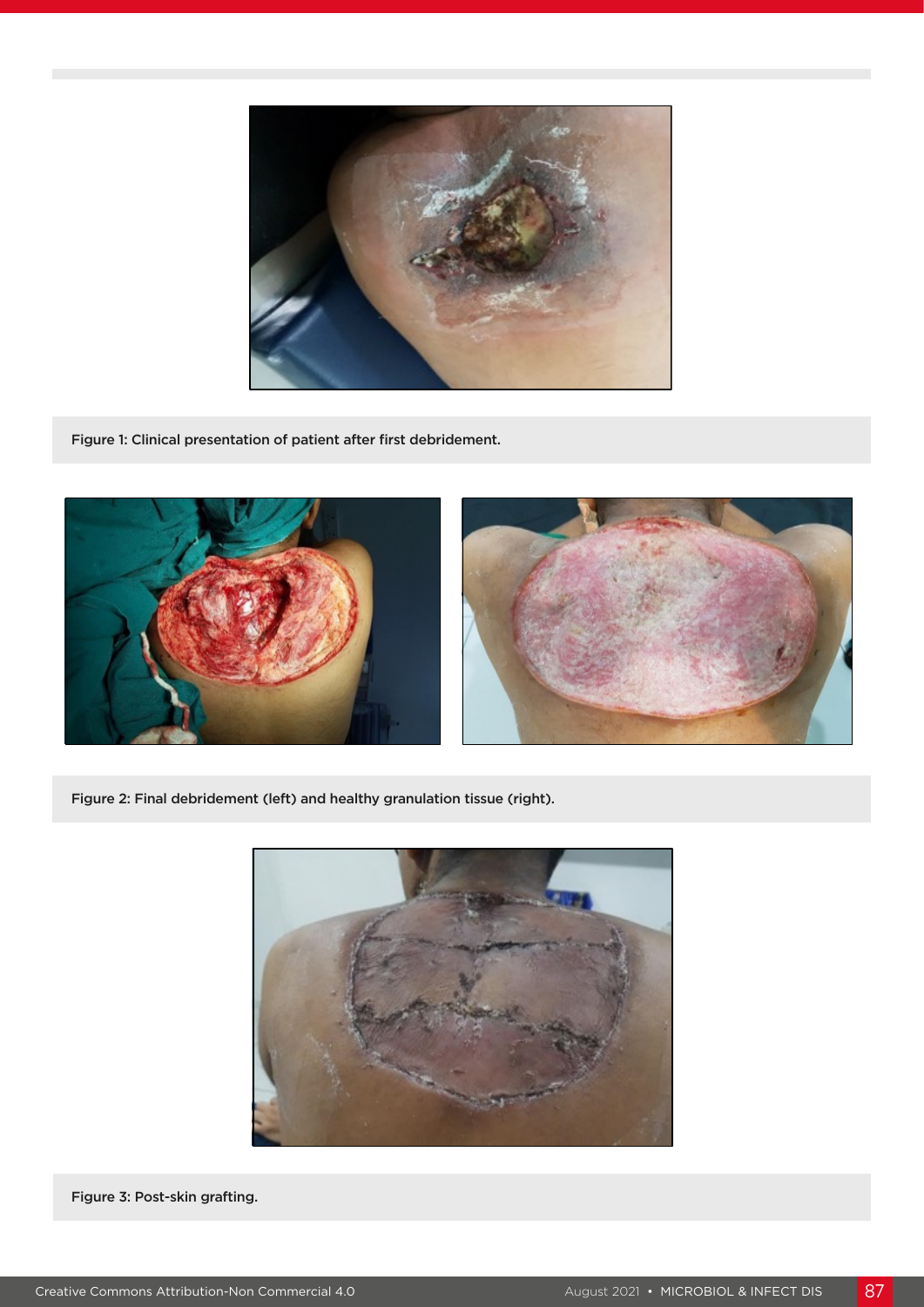| Histopathological examination                                                                   |                                                                                                                                                                                                                                                                    |
|-------------------------------------------------------------------------------------------------|--------------------------------------------------------------------------------------------------------------------------------------------------------------------------------------------------------------------------------------------------------------------|
|                                                                                                 | Specimen: tissue from back for histopathological examination.                                                                                                                                                                                                      |
|                                                                                                 | Clinical diagnosis: fungal infection in necrotic-gangrenous patch on back.                                                                                                                                                                                         |
| <b>Gross description:</b>                                                                       |                                                                                                                                                                                                                                                                    |
| Received two grey-brown soft-tissue fragments, measuring in total 2.3x1.3x0.5 cm. All embedded. |                                                                                                                                                                                                                                                                    |
| Section taken:                                                                                  |                                                                                                                                                                                                                                                                    |
| $A-1$ (HE)                                                                                      |                                                                                                                                                                                                                                                                    |
| $A-1$ (PAS)                                                                                     |                                                                                                                                                                                                                                                                    |
| $B-1$ (HE)                                                                                      |                                                                                                                                                                                                                                                                    |
| Microscopic description:                                                                        |                                                                                                                                                                                                                                                                    |
|                                                                                                 | Sections show non-viable fibromuscular and adipose connective tissue with many thick, broad,<br>non-septate fungal hyphae, morphologically consistent with mucormycosis. There is no evidence<br>of granulomatous pathology or malignancy in the specimen studied. |
| Diagnosis:                                                                                      |                                                                                                                                                                                                                                                                    |
|                                                                                                 | Fungal infection morphologically consistent with mucormycosis.                                                                                                                                                                                                     |
|                                                                                                 | Correlation with clinical, radiological, and microbiological fungal culture findings is suggested.                                                                                                                                                                 |
| Culture for fungus report:                                                                      |                                                                                                                                                                                                                                                                    |
| Specimen:                                                                                       | Tissue.                                                                                                                                                                                                                                                            |
| KOH preparation:                                                                                | Few thick, broad, aseptate ribbon like hyphae are seen.                                                                                                                                                                                                            |
| Gram stain:                                                                                     | Scanty pus cells, many Gram-negative bacilli are seen.                                                                                                                                                                                                             |
| ZN stain:                                                                                       | AFB not detected.                                                                                                                                                                                                                                                  |
| Organism:                                                                                       | Mucor species.                                                                                                                                                                                                                                                     |
| Colony count:                                                                                   | Profuse.                                                                                                                                                                                                                                                           |
| Note:                                                                                           | Cultural and morphological characters from growth are suggestive of<br>Mucor species. Please correlate with history and clinical conditions of<br>the patient.                                                                                                     |

AFB: acid-fast bacillus; HE: haematoxylin and eosin; KOH: potassium hydroxide; PAS: periodic acid-Schiff; ZN: Ziehl-Neelsen.

A multi-modal approach in the management of cutaneous mucormycosis has been demonstrated to improve overall survival. This involves reversing any risks and underlying contributing comorbidities, systemic antifungal treatment, and aggressive surgical debridement. Debridement optimises cure rates by preventing further dissemination to deeper organs and manages the extensive necrosis occurring that may not be prevented by killing the organism with antifungals. When combined with early, high-dose systemic antifungal therapy, studies have shown that mortality can be reduced to less than 10%. Due to the resistance of Mucorales, the antifungal agent of choice is typically amphotericin B at high doses. However, because of its nephrotoxicity,